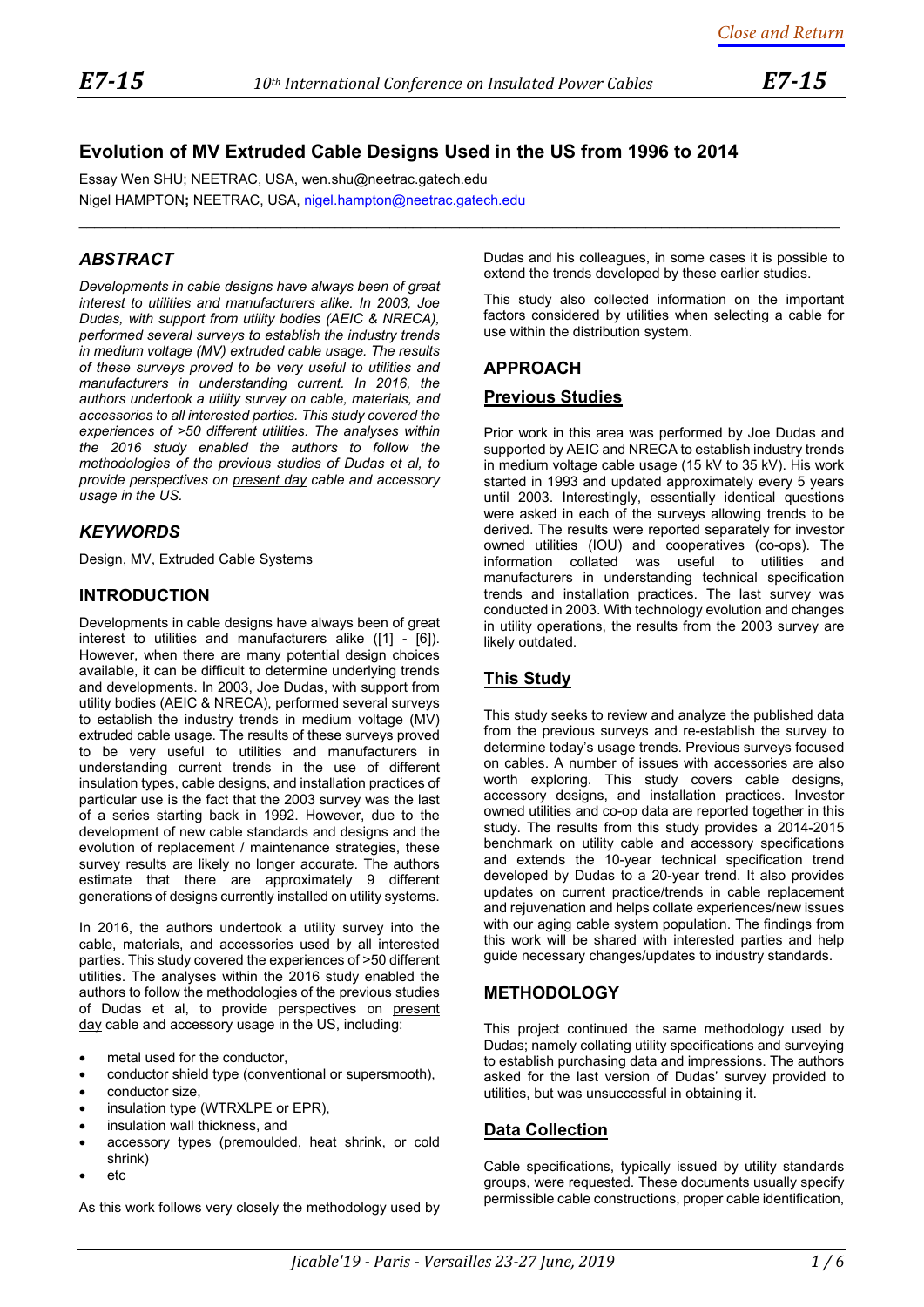and the required testing for specific applications. A subject matter expert extracted information from each cable specification document and then populated a database. Each utility was also requested to supply the cable length purchased in 2014 to reflect the demand. Six thousand entries with 69 fields for each entry were entered into the database to address topics of interest to the industry, i.e. cable designs, cable replacement practices, and accessory design. The specific areas examined in this study appear in [7]. Papers published by Dudas based on the 1993, 1999, and 2004 surveys were also consulted to establish the 20-year trend.

### **RESULTS**

Seventy utilities participated in the study reported here, of which 44 were IOUs and 26 were electric co-ops. The 44 participating IOUs represent 46 million retail electricity customers or nearly half of the total U.S. customers served by IOUs (based on U.S. Electric Utility Industry Statistics published by the American Public Power Association in 2016 [\[7\]\)](#page-5-1). The 26 responding co-ops represent approximately 1.5 million customers or 10% of the retail electric customers served by electric co-ops. The total reported purchased cable length in 2014is approximately 94 million feet (18,000 miles). The margin of error (MoE) of this study is 12% with a 95% confidence level based on participation.

### **Voltage Class**

The most commonly purchased cables are 15 kV class. Nearly half of the purchased length (close to 9,000 miles) is 15 kV rated. Based on the MoE calculated for this study, the percentage of purchased length for 15 kV rated cables could be 38% to 64% (50% +/- 12%) as shown in [Figure 1.](#page-1-0)

The least purchased cable is 5 kV rated, accounting for 0.2% of the total purchased length (38 miles).

Survey data shows that the share of 25 kV class cables in purchased length remained stable (+/-1%) over the past 15 years. The use of 15 kV class cables dropped approximately 4% compared to that of 10 years ago. On the other hand, the use of 35 kV cables has increased 4%. The magnitude of change is, however, within the margins of error of the results and thus not viewed as significant.



<span id="page-1-0"></span>

#### **Conductor**

#### **Conductor Material**

The majority of surveyed utilities (75% of participating utilities) specify both aluminum and copper conductors for different parts of their systems. A quarter of the participating utilities only specify aluminum conductor, which is more common in cooperatives (14 out of 26 participating cooperatives).

Aluminum composes the majority of IOU conductors and almost all the conductor material used by co-ops due to its lower cost as compared to copper. Copper conductors are more expensive and commonly appear in large conductors (≥500 kcmil) for feeders or #2 AWG conductors for important circuits to justify the cost.

#### **Popular Size**

The most frequently purchased cable design has a conductor size of 1/0 AWG, followed by #2 AWG and #1 AWG. The total purchased length of these three relatively small conductors is approximately 60% of the total reported length.

Approximately 20% of the reported cable length has a large conductor size  $(≥ 500$  kcmil), which is most often used in system feeders. The three most commonly purchased conductors are 1,000 kcmil, 750 kcmil and 500 kcmil. The total purchased length for these three conductor sizes constitute about 80% of the purchased length for all large size conductors.

#### **Water Blocking**

Moisture is one of the most important factors for water tree initiation and development. The availability of water can be limited by preventing water from traveling down the conductor strands. Approximately 72% of the purchased length (27% solid conductors plus 45% strand-filled conductors) includes water blocking features in its conductor design. This is unsurprising given that solid and strand-filled conductors are the two primary water-blocking conductor designs.

The purchased lengths separated by water blocking feature are not available in past surveys conducted by Dudas. Thus, the trend in utility specification by water blocking feature was generated instead. The percentage of utilities in 2003 specifying non-water-blocked conductor designs increased significantly from 1998. This percentage remained at a similar level in the 2014 survey as compared to 2003 (the change is within the MoE of this study).

### **Extruded Components**

### **Conductor Shield**

The conductor shield is a semi-conductive layer between the conductor and the insulation that provides a smooth interface for electrical stress relief. Manufacturing the semiconducting material entails dispersing carbon black within a polymer matrix. Conventional conductor shields use furnace black, which is processed by controlled combustion of hydrocarbons. As a result, there is a high level of inorganic contaminants that accelerate water tree development in polyethylene-based cable insulation. In the late 1980's, super smooth/super clean (often called "supersmooth") conductor shield was introduced for MV cables in North America. The supersmooth conductor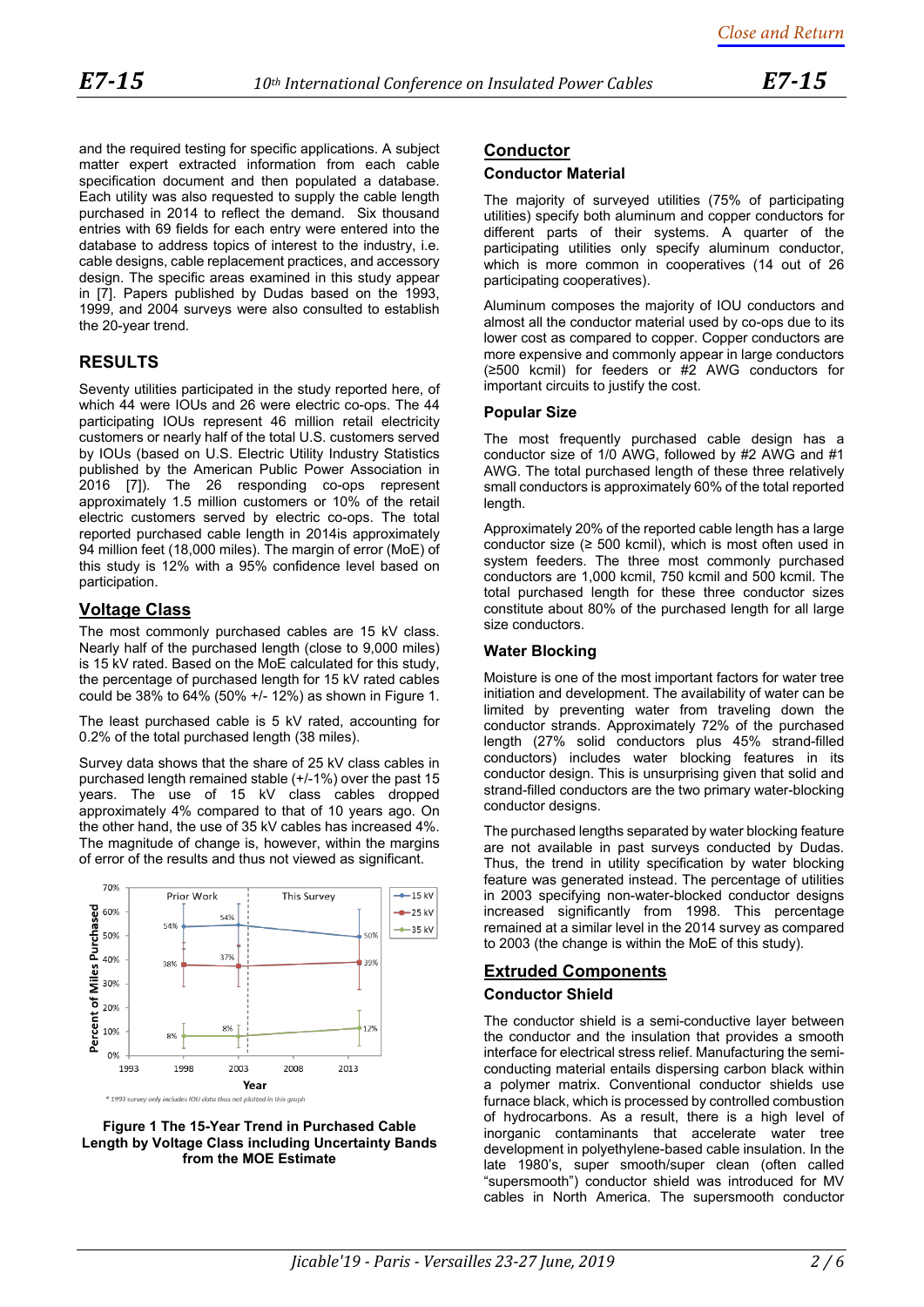shield uses acetylene black manufactured from thermal decomposition of acetylene gas. This greatly improves the cleanliness of the compound. Further improvement in the manufacturing process provided a super smooth surface. [Figure 2](#page-2-0) shows that approximately  $1/3<sup>rd</sup>$  of the total purchased length has a super smooth conductor shield. A very small fraction (less than 1%) of the purchased length specifies conventional conductor shield. The remainder does not specify conductor shield type, thus implying either conventional or super smooth, but more likely is super smooth given existing data. 



#### <span id="page-2-0"></span>**Figure 2 Distribution of Purchased Length in Miles by Conductor Shield Type (Numbers in each category of the graph are the purchased length (in miles), followed by the percentage)**

#### **Insulation Material**

With premature failures of HMWPE and XLPE insulated cables from water treeing, TRXLPE and EPR have become the preferred alternatives for cable insulation in the US [9 - 11]. The trend in insulation materials reported by Dudas was based on the percentage of utilities specifying different insulation types. Just because insulation materials can be specified on a system does not mean that insulation material was actually purchased/installed. [Figure 3](#page-2-1) shows the 15-year trend of purchased length by insulation type, which considers the utility's size and captures which cable insulation will be installed. Purchased length data from the 1993 survey is not available to establish a comparable, earlier 15-year trend. A dramatic drop in percent of purchased length occurred for EPR insulated cables from 1998 to 2003 (from 27% to 15%). The demand share has since climbed back to 1998 levels.



#### <span id="page-2-1"></span>**Figure 3:A Fifteen-year Trend in Purchased Cable Length by Insulation Materials.**

This work also extended the medium voltage cable installation history [\[8\]](#page-5-2) (a 35-year view) to a 50-year view using the 2014 reported cable length (this survey) as the average cable installation length per year for the past 10 years. There was no adjustment made to the collated data to reflect missing utilities. Thus, the reported cumulative installed cable length by 2014 is a conservative estimate. The developed estimate is included in **Error! Reference source not found.** and reflects market trends over the past 50 years and captures the installed miles of underground cables by insulation type.

#### **Insulation Thickness**

The practice of utilities installing MV underground cables with reduced wall (<100% insulation), 100% insulation, and enhanced wall (>100% insulation) was extracted from prior work and extended with this study to develop a 15-year trend [\(Figure 4\)](#page-2-2).



<span id="page-2-2"></span>**Figure 4: A Fifteen-Year Trend in Purchased Cable Length by Insulation Thickness.**

The majority of the purchased length uses 100% insulation for 5 kV, 15 kV, and 25 kV class cables. Extra caution was used for 35 kV class cables as enhanced insulation walls (>100% insulation) seems a preferred choice. Few cables were reported as being purchased with reduced walls. A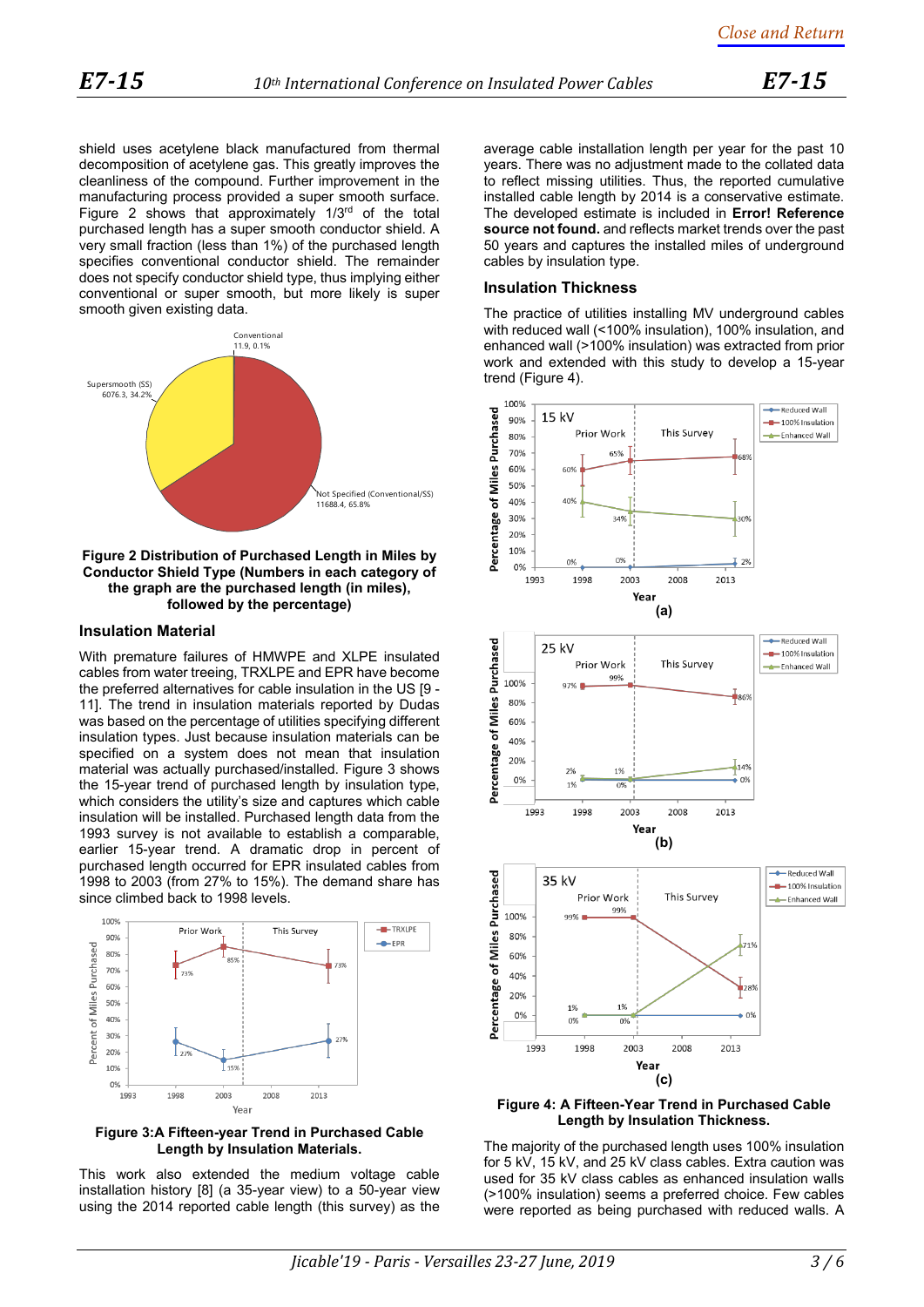small percentage (<3%) reduced-wall insulation was purchased for 15 kV class cables and none for 5 kV, 25 kV or 35 kV classes.

It is interesting to see in [Figure 4](#page-2-2) that:

- Small amounts of reduced wall cables were purchased for MV underground cables (15 kV, 25 kV, and 35 kV) in the past 15 years.
- Cables with 100% insulation are most preferred for 15 kV and 25 kV classes in the last 15 years. The same preference appeared in 35 kV cables in the 5-year range from 1998 to 2003; however, caution prevailed in the industry and the preference has changed to enhanced wall for 35 kV cables in the last 10 years.
- The demand share of cables between 100% insulation and enhanced (thicker) wall varies among the voltage classes.
	- a) Considering 15 kV cables, cable with 100% insulation comprises about 60-70% of the purchased length in the past 15 years. A gradual shift in preference from enhanced wall to 100% insulation has been a consistent trend as users gain more experience with 100% insulation cables  $(Figure 4(a))$  $(Figure 4(a))$  $(Figure 4(a))$ .
	- b) Considering 25 kV cables, there is a 13% increase in the use of enhanced wall during the past 10 years ([Figure 4](#page-2-2)(b)) indicating greater caution by the utilities.
	- c) Considering 35 kV cables, the practice has been more conservative. There is a dramatic change (70% increase) in the demand of MV underground cables with enhanced wall (Figure  $4(c)$ ) in the last 10 years.

### **Accessories**

Prior work focused on medium voltage underground cables. A number of issues on accessories are worth exploring. Thus, utilities were asked the types of joints, connectors, and terminations they purchased in 2014 and 2015 in a separate survey. Seventy-four utilities participated this part of study. The topics in this section are new to prior work and so have no trend as that to review. It is important to note that the following discussion does not account for the effect of purchase volume.

### **Joint Technology**

Three joint technologies including heat shrink, cold shrink and premold, were reported being purchased by the participating utilities in 2014 and 2015. The majority of the responding utilities purchased cold shrink joints. Over twothirds of respondents indicated they purchased pre-molded joints in these two reporting years. It is noted that the sum of the percentages for the three joint technologies add to more than 100% implying many utilities use more than one joint technology.

Nearly one-fifth of the responding utilities (21% in 2014 and 18% in 2015) purchased cold shrink joints only and 6%

purchased pre-molded joints only. The remainder purchased more than one type of joint. The practice did not change significantly from 2014 to 2015.

#### **Connector Designs**

The crimp connector is a traditional design that has been on the market for over 40 years. It requires special crimping tools for installation, and the proper selection of the die is the key to ensuring a reliable connection. A significant portion of the responding utilities indicated that they purchased crimp connectors only, although the percentage decreases from 2014 to 2015 (75% in 2014 and 50% in 2015).

Shear bolt is a modern mechanical design that has been on the market for around 20 years. Approximately a quarter of the responding utilities indicate that they purchased both crimp and shear bolt connectors in 2014 and 2015. None of the responding utilities purchased shear bolt connectors exclusively in 2014. The percentage, however, increased to 3% in 2015.

Over half of the responding utilities (75% in 2014 and 51% in 2015) purchased a single connector design. Greater numbers of utilities appear to have transitioned from a single connector design to a hybrid of both connector designs (from 25% in 2014 to 48% in 2015).

### **Cable Choice**

Utilities were asked to rate the importance of the factors listed in [Figure 5](#page-4-1) (randomized) based on their relative impact on the purchasing decision-making process. The survey allowed each respondent to rate each factor from not important, somewhat important, moderately important, very important to the single most important factor. A compound score was calculated based on participants' responses.

[Figure 5](#page-4-1) shows that expected life and experience at their utilities are the most important factors for decision-making, followed by compatibility with accessories, and cable manufacturer reputation. Cable cost is not one of the top five influencing factors. It is interesting to note that experience at a neighboring utility and industry presentations are at the bottom of the ranking list.

Similar questions but fewer factors (i.e. expected life, cost, flexibility, ease of terminating, and temperature rating) were surveyed in prior work by Dudas. The 2004 ranked factors were similar in order to the rankings from this study (2014). The rankings in 2004 also indicate that expected life was the most important cable selection criteria; a priority that remains unchanged. This information is of increasing importance as many existing installed cables (~600,000 miles) are 30+ years old and utilities want more insight into their expected service life. There is not, unfortunately, an existing testing program that can obtain such information. The closest effort in this area is the Accelerated Cable Life Test (ACLT).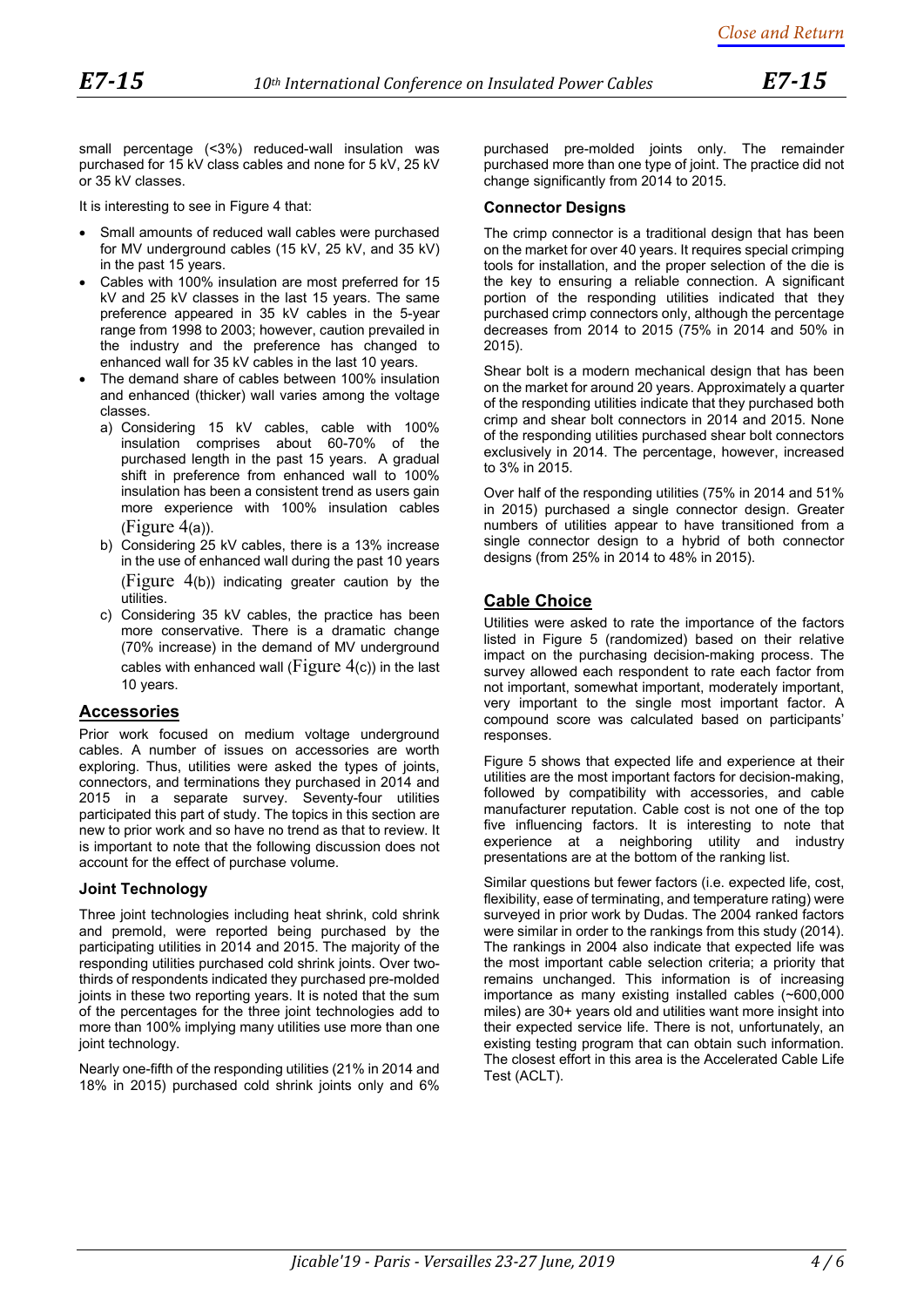

**Figure 5: Ranking of Important Factors for Cable Selection (2014)**

## <span id="page-4-1"></span>**CONCLUSIONS**

The focus of this study is medium voltage underground cable, which makes up on average 21% of the primary distribution system for the surveyed utilities. This provides some context for the detailed results presented in this paper. The major findings may be summarized for cables purchased in 2014-2015 as follows:

- 9 in every 10 miles of medium voltage underground cable purchased have an aluminum conductor;
- 3 in every 10 miles of medium voltage underground cable purchased have a conductor size of 1/0 AWG;
- 7 in every 10 miles of medium voltage underground cable purchased have some type of water blocking feature in their conductor design, namely solid conductor or strand-filled conductor;
- At least 3 in every 10 miles of medium voltage underground cable purchased uses a supersmooth conductor screen;
- 7 in every 10 miles of medium voltage underground cable purchased uses TRXLPE as the cable insulation;
- 5 in every 10 miles of medium voltage underground cable purchased are 15 kV voltage class;
- 7 in every 10 miles of medium voltage underground cable purchased use the 100% insulation level;
- At least 7 in 10 utilities purchase crimp connectors only; however, more utilities are switching from a single connector design to allow both crimp and shear bolt connectors;
- 7 in 10 utilities purchase more than one type joint technology with cold shrink being the choice of most utilities;

The margin of error of this study is 12% with 95% confidence level based on survey participation.

## **FUTURE WORK**

As technology evolves and maintenance practices change, the authors plan to revisit this every 5 years to extend / predict trends.

### **ACKNOWLEDGMENTS**

The authors gratefully acknowledge the support of the NEETRAC Members in publishing these findings.

### **REFERENCES**

- <span id="page-4-0"></span>[1] Dudas, J. H. *"Technical Trends in Utility Specifications -1993 Update",* presented at IEEE Insulated Conductor Committee (IEEE-ICC) Fall Meeting, St. Petersburg, FL, 1993.
- [2] Dudas, J. H. and R. Rodgers, *"Technical Trends in Medium Voltage URD Cable Specifications",* IEEE Electrical Insulation Magazine, vol. 10, No. 2, March/April 1994
- [3] Cochran, W.H. and J. H. Dudas, , *"Technical Advances in the Underground Medium-Voltage Cable Specification of the Largest Investor-Owned Utilities in the U. S.,"* IEEE Electrical Insulation Magazine, vol. 15, No. 6, November/December 1999.
- [4] Dudas, J. H. and R. Rodgers, *"Underground Cable Technical Trends for the Largest Rural Electric Co-Ops",* IEEE Transactions on Industry Applications, vol. 35, No. 2, March/April 1999.
- [5] Dudas, J. H. and A. Necaise, *"Advancements in Underground Cable Material and Design*